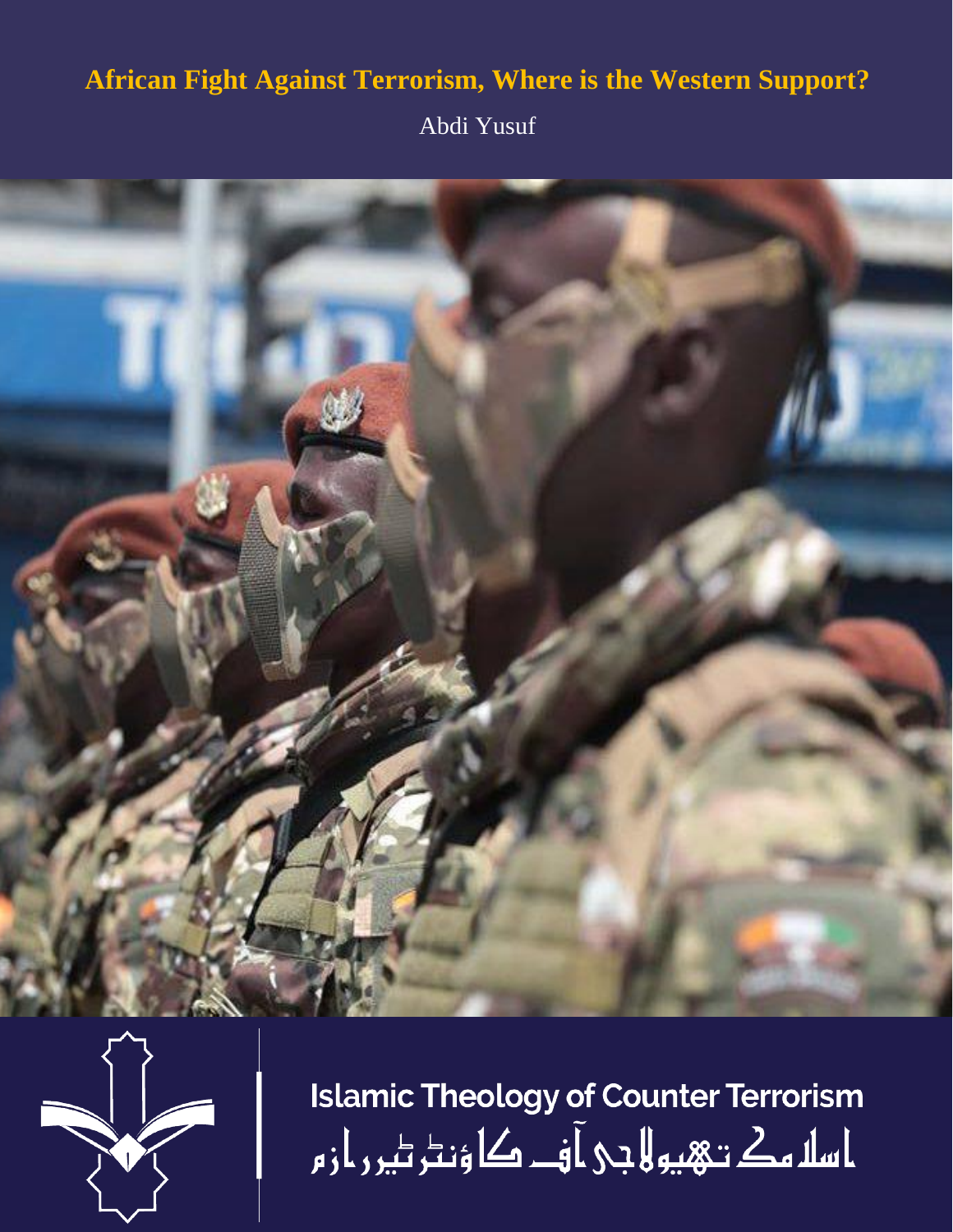The redeployment of U.S. troops back into Somalia is a [welcome](https://www.voanews.com/a/new-somali-president-welcomes-return-of-us-troops/6577228.html) decision. However, the continent of Africa at large is struggling to cope with growing terrorist threats. [Home to a growing number of Jihadist organizations,](https://www.bbc.com/news/world-africa-55147863) Africa is a new key front in the fight against terrorism. Eliminating these threats demands deepened U.S. involvement and its allies to partner with local forces and commit to a sustained U.S. military presence on the ground.

According to Stephen Townsend, the top U.S. military commander in Africa, ["deadly terrorism has metastasized to Africa.](https://foreignpolicy.com/2022/05/16/us-troops-somalia-return/)" Terrorists in Africa "remain grave and growing threats that aspire to kill Americans both there and [in our homeland,](https://foreignpolicy.com/2022/05/16/us-troops-somalia-return/)" he added. Therefore, if the United States wants to reduce the threats of terrorism both at home and abroad, it needs to partner with African nations and reaffirm its shared determination to fight terrorist organizations, wherever they are found. Otherwise, America's efforts to combat terrorism and prevent violent extremism from taking hold anywhere in the world will be at stake.

The fall of the Islamic State (ISIS) "caliphate" has forced many of its fighters to flee to Africa, hastening Africa's emergence [as a global epicenter](https://reliefweb.int/report/world/global-terrorism-index-2022) for terrorist organizations. Jihadist activities have rapidly expanded across the continent, including throughout Sub-Saharan Africa. Fighters and various Islamic State *Wilayat* ("provinces") have emerged from west to east, from south to north, from Sahara to Sahel and even from the center of the continent.

In West Africa, both Boko Haram and the so-called Islamic State in West Africa (ISWA), which split from the former, have killed and abducted hundreds, looted on a massive scale and frequently conducted horrific [attacks in Nigeria.](https://www.aljazeera.com/news/2022/4/21/isil-group-claims-nigeria-bombing-says-about-30-killed-or-hurt)

In the east, Al-Qaeda-linked Al-Shabaab and the ISIS-linked Abnaa ul-Calipha terrorize the region, killing hundreds, both locals [and Americans.](https://www.nytimes.com/2020/01/22/world/africa/shabab-kenya-terrorism.html) As of mid-2022, Al-Shabaab has escalated attacks across Somalia, [killing 30 Burundian soldiers](https://www.voanews.com/a/at-least-30-burundian-au-soldiers-killed-in-al-shabab-attack-official-says-/6557087.html) serving as African Union peacekeepers.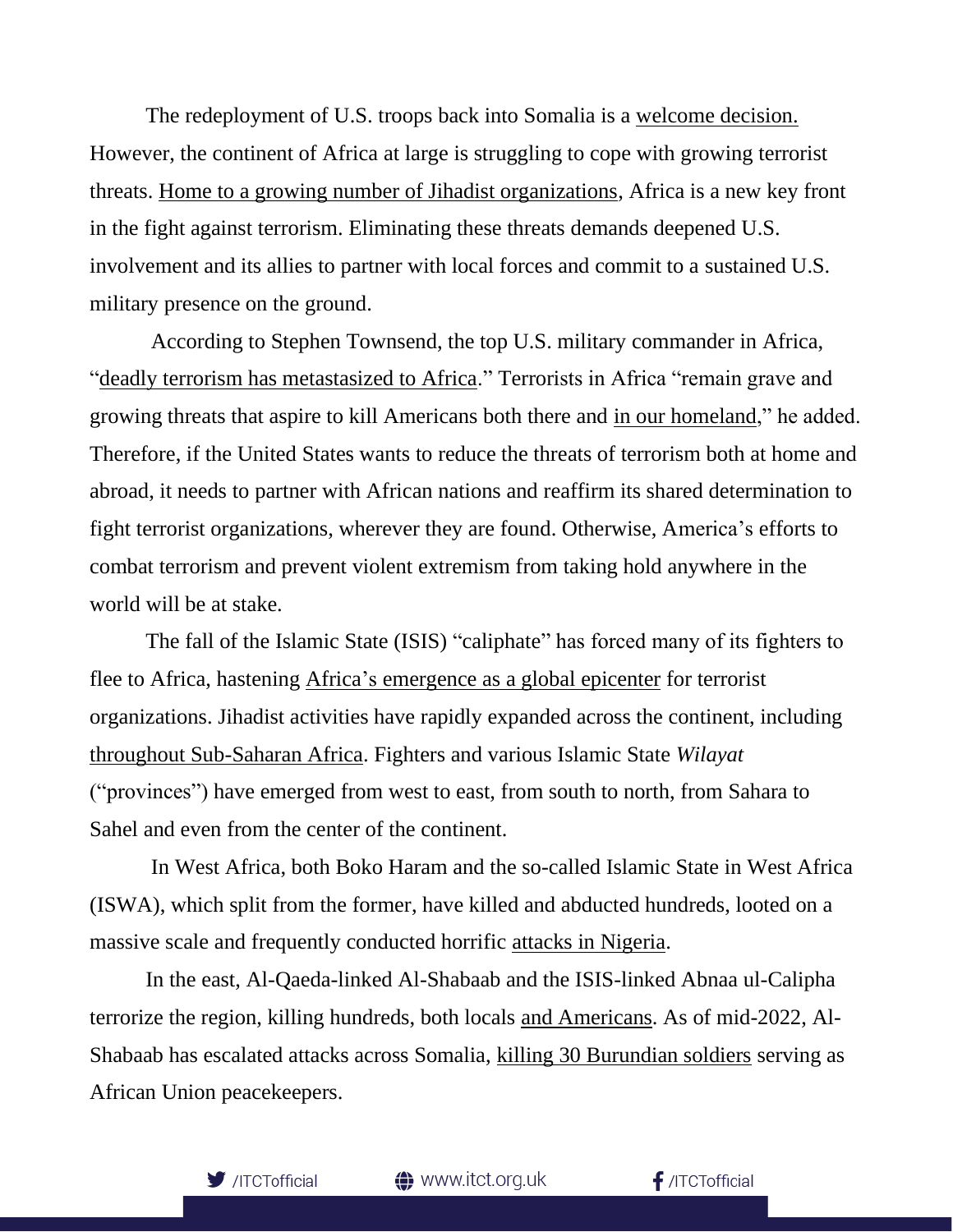Many security experts argue the withdrawal of U.S. troops from Somalia allowed Al-Shabaab to come out from hiding, mobilize and carry out this offensive.

In the south, the ISIS-aligned Ahlu Sunna wal-Jama, otherwise locally known as Al-Shabaab (not related to the Somalia-based organization), briefly captured two oilrich towns in northern Mozambique in 2021. Al-Shabaab has been terrorizing local communities even longer, attacking villages along the Mozambique–Tanzania border [since 2017.](https://www.crisisgroup.org/africa/southern-africa/mozambique/303-stemming-insurrection-mozambiques-cabo-delgado)

In the north, one of the most prominent groups operating in the region is Al-Qaeda in the Islamic Maghreb (AQIM), an Al-Qaeda affiliate founded in Algeria in 1998. Formerly known as "*the Salafist Group for Preaching and Combat*" (GSPC), many of [AQIM's leaders are Algerian Arab Jihadists](https://www.aljazeera.com/news/2020/11/22/al-qaeda-in-north-africa-appoints-leader-to-replace-droukdel). After fighting in Afghanistan and Iraq, they have returned determined, to implement Al-Qaeda's vision at home. To further increase their capabilities, the group courts local secessionists, which [leads](https://foreignpolicy.com/2011/01/03/unlikely-bedfellows-are-some-saharan-marxists-joining-al-qaeda-operations-in-north-africa/) to [convenient alliances with those holding different ideologies.](https://foreignpolicy.com/2011/01/03/unlikely-bedfellows-are-some-saharan-marxists-joining-al-qaeda-operations-in-north-africa/)

While AQIM had previously [allied](https://www.swp-berlin.org/publications/products/research_papers/2015_RP05_sbg_web.pdf) with local militias and tribal groups in Mali, it now cooperates with the Polisario Front, exemplifying the convenient link between separatist movements and terror groups. The Polisario Front is the Sahrawi nationalist liberation movement disputing Morocco's control over the Western Sahara. In 2011, evidence emerged that some of its members had been [cooperating with AQIM in](https://www.washingtonpost.com/blogs/right-turn/post/al-qaeda-affiliate-flexing-its-muscles-in-the-maghreb/2011/11/05/gIQANMbDqM_blog.html)  [trafficking](https://www.washingtonpost.com/blogs/right-turn/post/al-qaeda-affiliate-flexing-its-muscles-in-the-maghreb/2011/11/05/gIQANMbDqM_blog.html) ["drugs, arms, and humanitarian commodities"](https://africacenter.org/spotlight/sahrawi-insurgency-provide-opening-aqim/). This separatist group-terror nexus is aided by proximity, as Polisario's headquarters are based in the Sahrawi refugee camps in the southwestern Algerian city of [Tindouf, near AQIM's zones of](https://carnegieendowment.org/2012/03/12/simmering-discontent-in-western-sahara-pub-47461)  [operation.](https://carnegieendowment.org/2012/03/12/simmering-discontent-in-western-sahara-pub-47461)

While Polisario defines itself as primarily nationalist and secular, it frequently works alongside Islamist groups like AQIM or the [Iran-backed Hezbollah,](https://www.reuters.com/article/us-morocco-iran-idUSKBN1I23VF) the Shiite extremist group that reportedly recently established *["training camps](https://www.eupoliticalreport.eu/oppression-of-the-sahrawi-people-by-the-polisario-front-time-for-justice/)*" in Tindouf.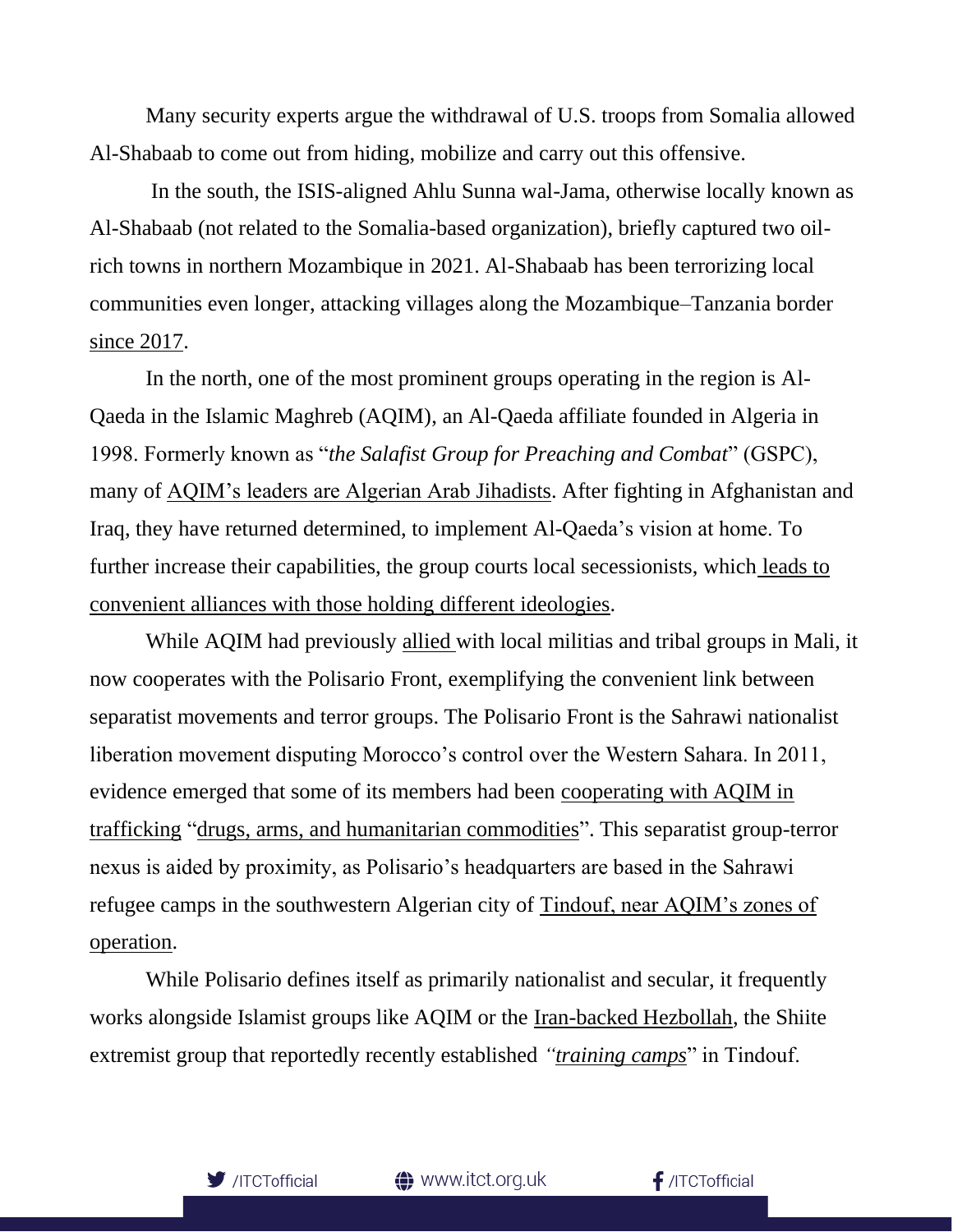A noteworthy example of the separatist-terrorist nexus is Adnan Abu Walid al-Sahrawi, the former leader of the ISIS-affiliated Islamic State in the Greater Sahara who was killed by French forces in August 2021. Initially, al-Sahrawi had joined Polisario but disappointed with its lack of progress, then [switched](https://theconversation.com/americas-options-in-niger-join-forces-to-reduce-tensions-or-fan-the-flames-86655) to the jihadist Movement for Oneness and Jihad in West Africa (MUJAO).

In Central Africa, the Allied Democratic Forces (ADF), which was founded in Uganda in 1995 by a coalition of rebels to fight against the Yoweri Museveni regime, recently joined the Central Africa Province of the Islamic State. The ADF has intensified attacks in the DRC-Uganda border areas. In late 2020, the group attacked a jail in Beni in the eastern DRC, freeing more than [1,300 fighters.](https://www.reuters.com/article/ozatp-uk-congo-crime-idAFKBN2751R8-OZATP) According to Mozambican authorities, the ADF have recruited fighters from [Mozambique, Tanzania,](https://www.crisisgroup.org/africa/southern-africa/mozambique/b178-winning-peace-mozambiques-embattled-north)  [Kenya and Uganda.](https://www.crisisgroup.org/africa/southern-africa/mozambique/b178-winning-peace-mozambiques-embattled-north)

Across Africa, terrorist groups aim to accomplish three things: Establishing havens, recruiting and radicalizing locals and acquiring uncontrolled territory in which to maneuver, train, plan, collect taxes and govern. Vincent Foucher, an Islamist extremism expert, argues that for such organizations sub-Saharan Africa uniquely allows terrorist groups to achieve large returns with "minimal investment", since organizations like ISIS can hold [thousands of square kilometers](https://www.theguardian.com/world/2021/jun/25/isis-linked-groups-open-up-new-fronts-across-sub-saharan-africa) of territory in which to create bases.

Africa is no stranger to housing such [terrorist organizations.](https://issafrica.org/iss-today/west-africa-must-confront-its-foreign-terrorist-fighters) There are areas throughout the continent where terrorists can easily hide among the locals, exploiting the weakness of the continent's security systems and military forces. Generally, African forces lack the ability to use crucial ["air power, precision weapons and armored](https://www.bbc.com/news/world-africa-56597861)  [vehicles"](https://www.bbc.com/news/world-africa-56597861) to fight ISIS. An example can be seen in Mozambique's defense forces who are "*[widely regarded as corrupt, poorly trained and ill-equipped](https://www.bbc.com/news/world-africa-58079510)*". These forces failed to contain the ISIS-affiliated Al-Shabaab, which operates in the northern part of the country.